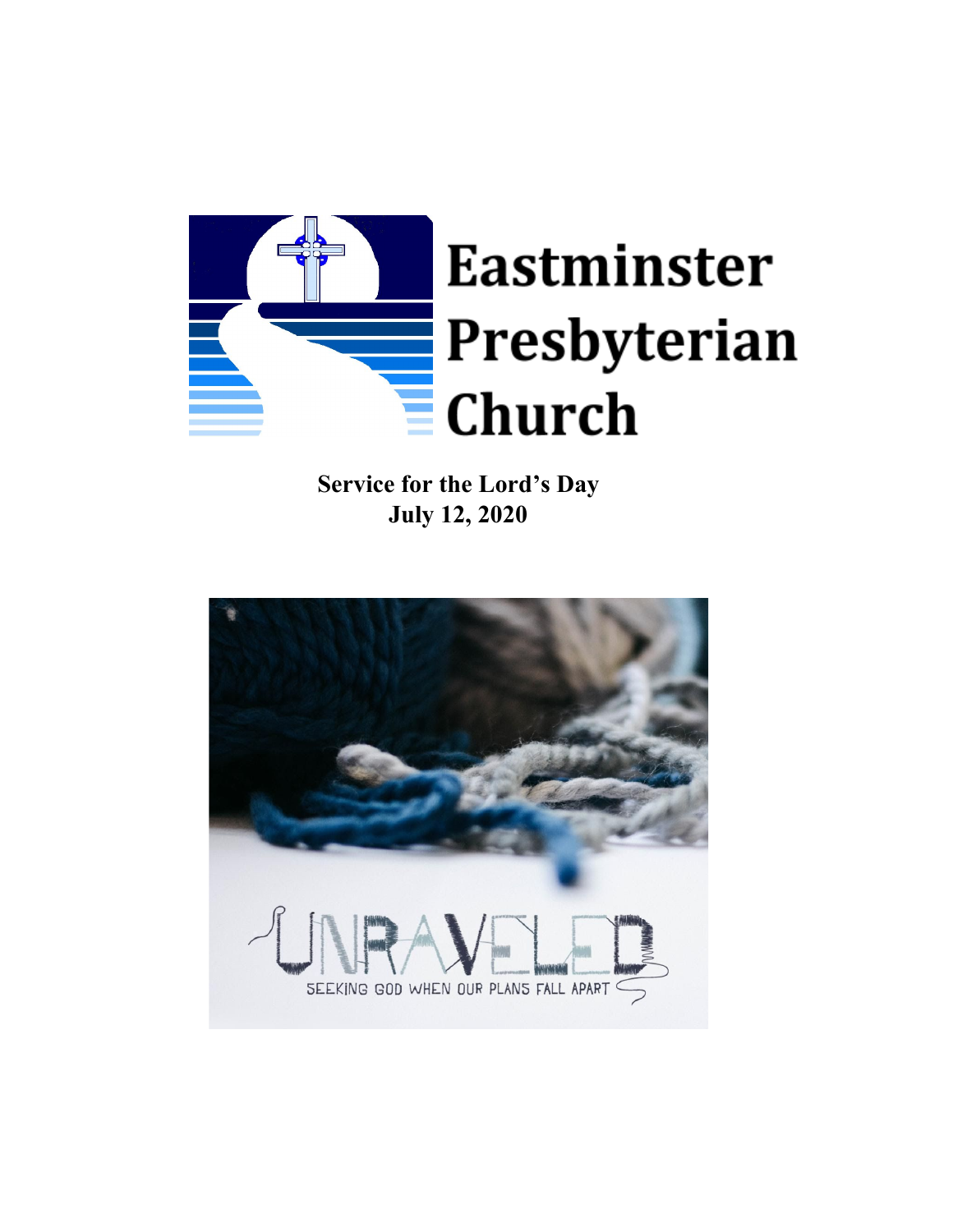#### **ORDER OF WORSHIP FOR THE LORD'S DAY**

July 12, 2020 10:00 a.m.

#### **GATHERING**

#### **Prelude**

#### **Welcome & Announcements**

The grace of our Lord Jesus Christ be with you. *And also with you.*

# **Call to Worship**

God of mystery, You called Ananias by name, and he responded, *"Here I am."* You called Paul to the work of your Church, and he responded *By giving his life to your Word.* Similarly, you call us into community and faith, *So we respond with love and time, energy and hope. We respond with worship.* Let us worship the God of transformation and grace. *Amen.*

**Hymn #410** *God is Calling through the Whisper*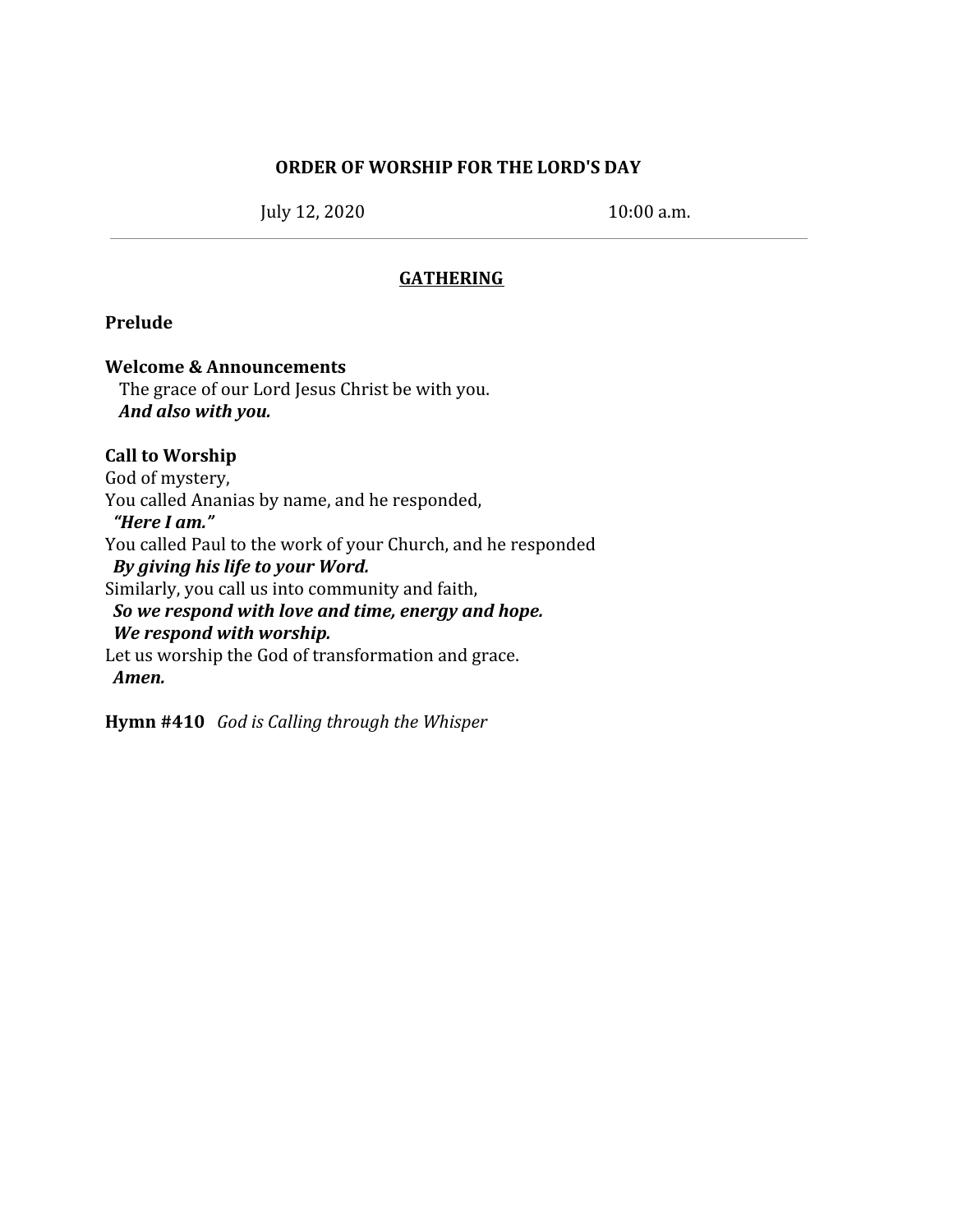**GATHERING** 



This wide-ranging text reminds us of the many surprising and urgent ways God calls to us, both to draw us near and to send us forth. In the third line of music it is especially effective at harnessing the momentum of the phrases that are each a note higher than the one before.

TEXT: Mary Louise Bringle, 2003 MUSIC: Polish carol; harm. Wilbur Lee, 1958<br>Text © 2006 GIA Publications, Inc. Music Harm. © 1958 Broadman Press (admin. Music Services)

W ŻŁOBIE LEŻY 8.7.8.7.8.8.7.2 (this tune in a higher key,  $128$ )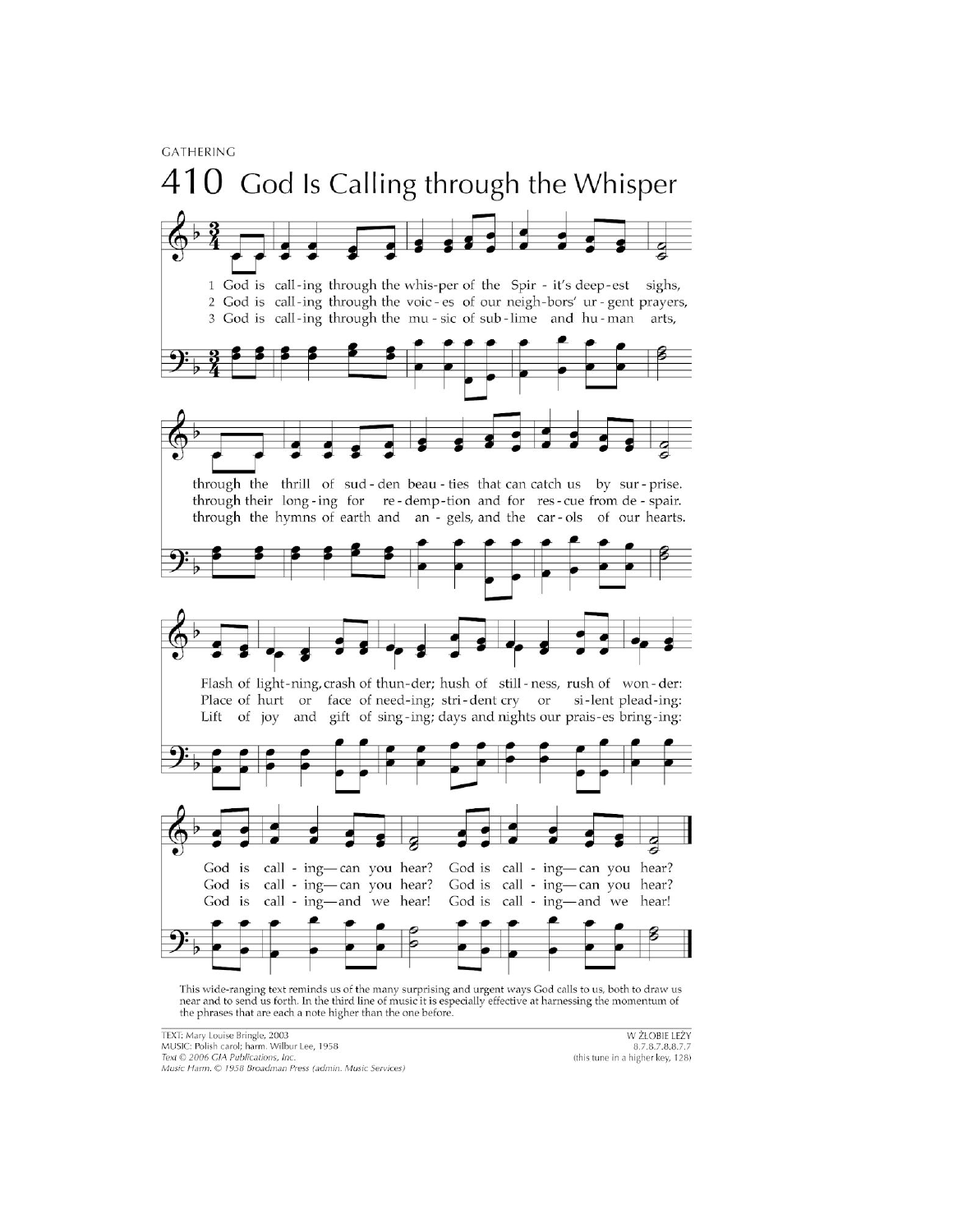#### **Call to Confession**

**Prayer of Confession** *God of new life, What would we give to have you appear with a flash of light and a clear voice like you did for Saul? Maybe then, our doubts would disappear. Maybe then, we would live as you called us to live. However, when our lives depend on faith, we forget your surprising grace. Instead, we draw lines around enemies and friends, who's in and who's out. We see the "other," faster than we see our "neighbor," and refuse second chances. Pull the scales from our eyes. Help us see as you see. Help us live as you live, and forgive us when we fail to. Humbly we pray, Amen.*

#### **Silent Confession**

#### **Declaration of God's Grace**

#### **Passing of the Peace**

*Take out your phone and text to a church member, friend or family member - "The Peace of Christ be with you."*

## **PROCLAIMING THE WORD**

**Children's Message**

**Prayer for Illumination**

**Scripture Reading** *Acts 9:1-20*

**Sermon** *Highway Accident*

# **RESPONDING TO THE WORD**

**Hymn** *Saul Left for Damascus*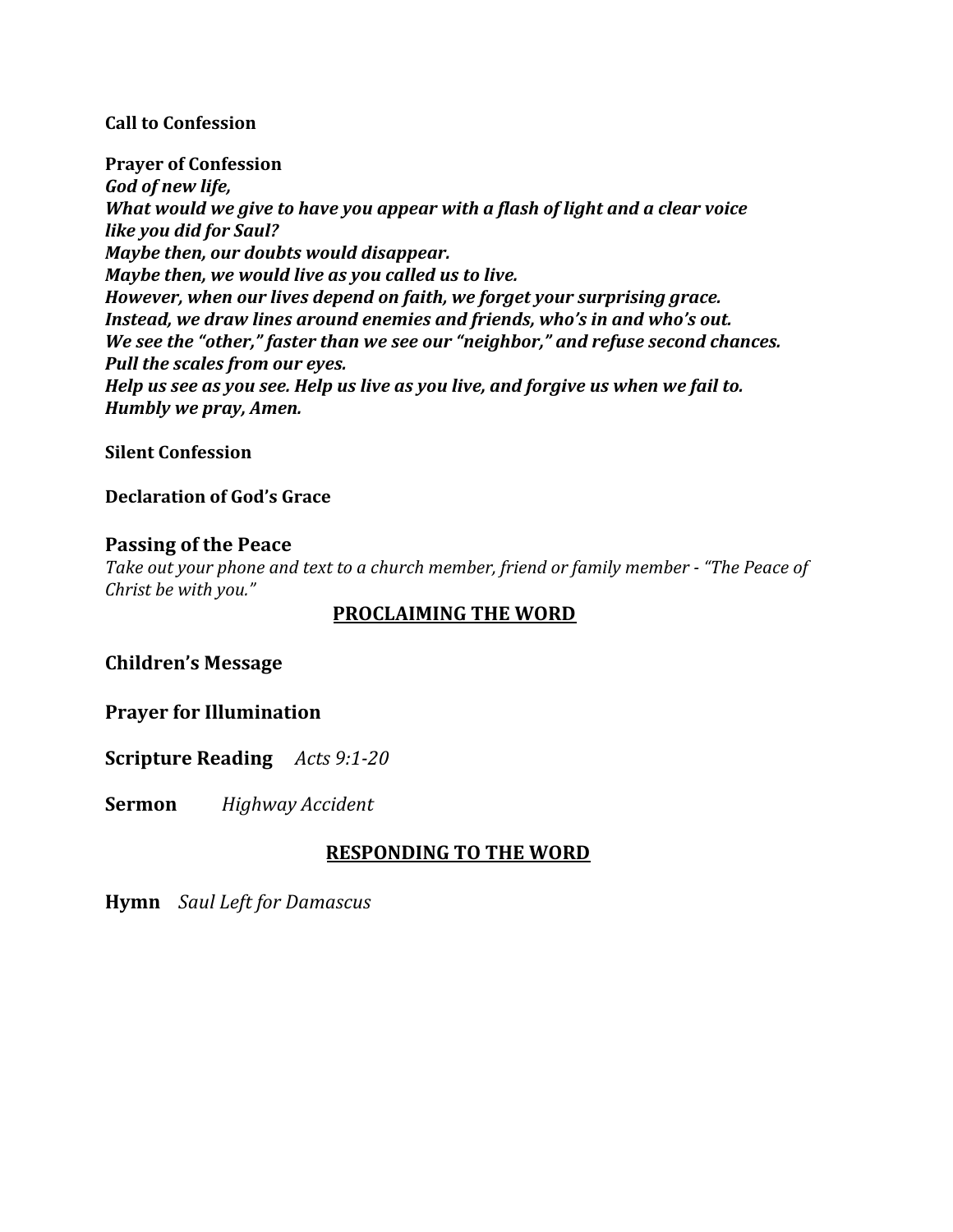

© 2019 Stephen M. Fearing | www.stephenmfearing.com

**Affirmation of Faith** *(by A Sanctified Art) I believe in God, the Great Sewer - Who weaves us together in community, Collecting our loose ends and turning them into belonging.*

*I believe in the Holy Spirit - Who hems us in before and behind, Catching us when we fall and writing us into God's holy narrative.*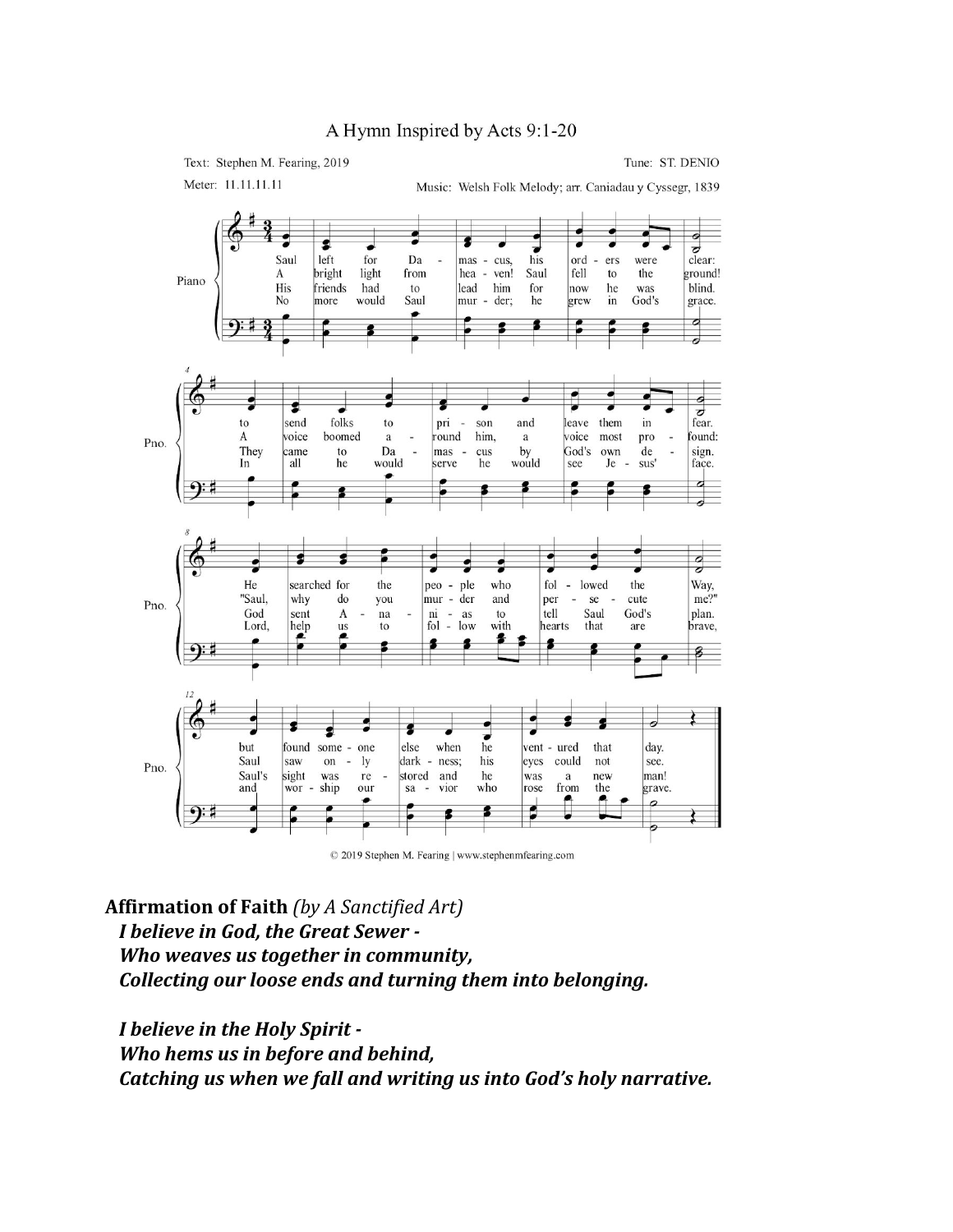*And I believe in Jesus Christ - Who loved and claimed the people society had thrown out, refusing to disregard anyone as scrap.*

*I believe God has woven part of God's self into the fiber of our being, Making us inherently worthy of love and belonging.*

*I believe the fabric of my life is weak, That I am prone to error and need God's handiwork to remind me of love.*

*I believe in the Church, and that like a quilt of different fabrics, She is designed to be as diverse and beautiful as God's creation.*

*And I believe that when life unravels, God is there to stitch my wounds together, To hold me in the palm of God's hand, to tell me of love, And to invite me into a new journey. Amen.*

#### **Joys and Concerns of the Congregation/ Pastoral Prayer**

*Comment on Facebook if you have a joy or concern to be shared. You can also email or call the church with prayer concerns. Tomorrow we will send a list of prayer concerns over email to our community.*

## **The Lord's Prayer**

*Our Father who art in heaven, hallowed be thy name. Thy kingdom come, thy will be done, on earth as it is in heaven. Give us this day our daily bread; and forgive us our debts, as we forgive our debtors; and lead us not into temptation but deliver us from evil. For thine is the kingdom and the power and the glory, forever. Amen.*

## **Offering**

*Your of erings support the mission and ministry of Eastminster Presbyterian Church. You can give online by going to* <http://www.eastminsterchurch.org/give/online-giving/>

**Hymn #69** *Here I Am, Lord*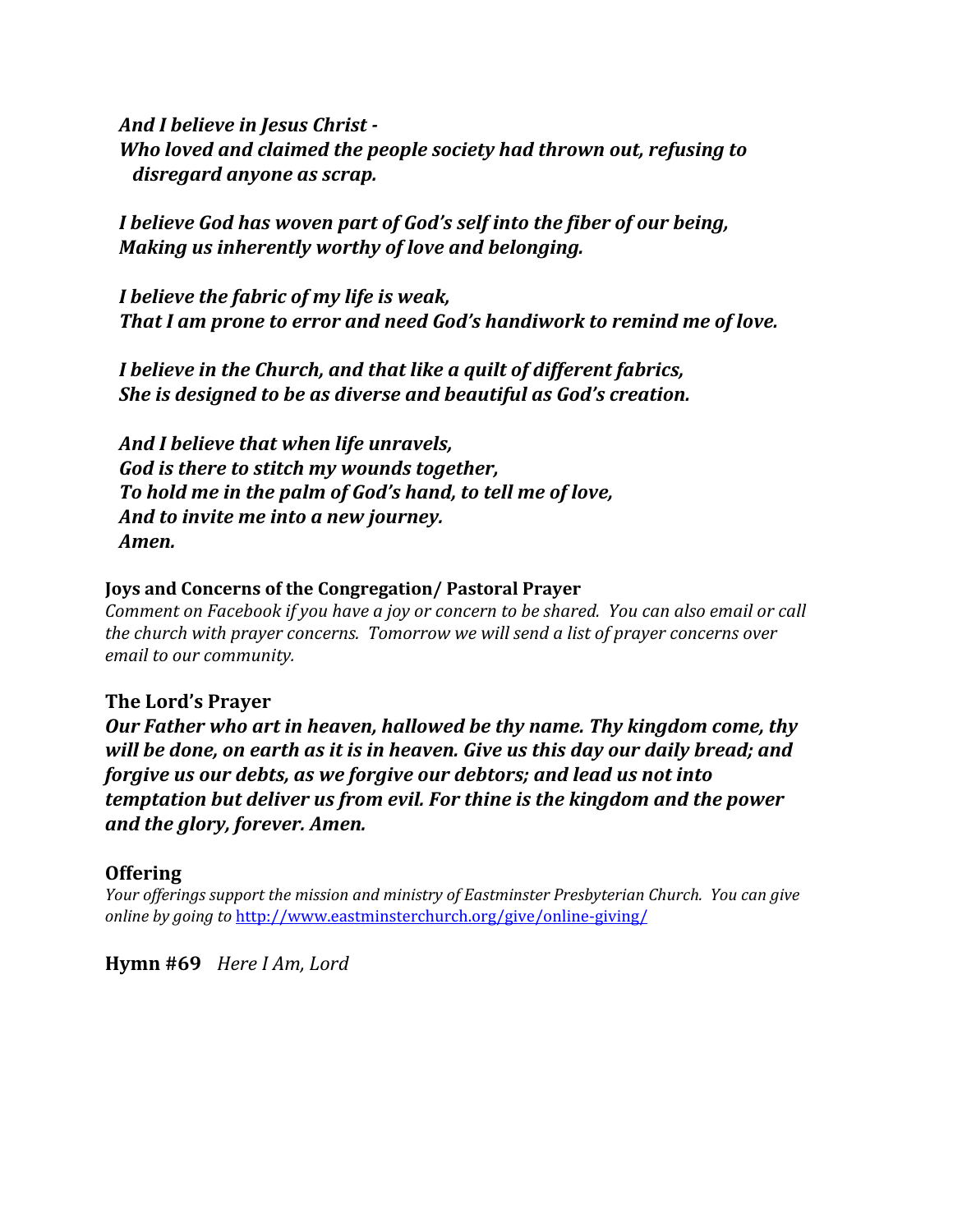

The stanzas here need to be understood as representing the voice of God, while the refrain (based on Isaiah 6:8) is the faithful human response to God's call. This becomes clearer if a leader or small group sings the stanzas, with the congregation joining on the refrain.

TEXT: Daniel L. Schutte, 1981, alt. MUSIC: Daniel L. Schutte, 1981; harm. Alfred V. Fedak, 2011<br>Text and Music © 1981, 2000 OCP

HERE I AM (Schutte) 7.7.7.4.D with refrain

# **Charge & Benediction**

## **Postlude**